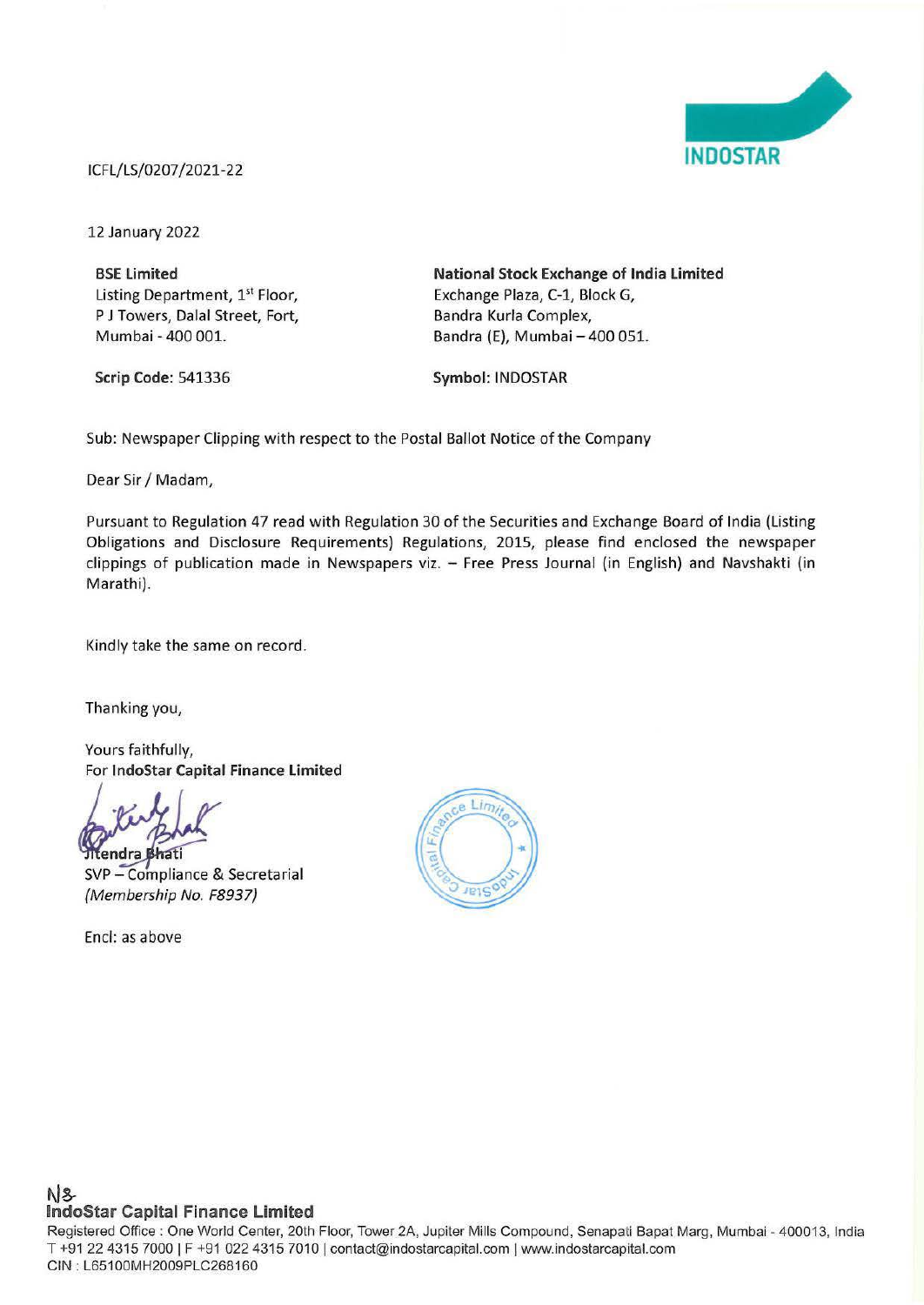THE FREE PRESS JOURNAL WWW.freepressjournalin MUMBAI | WEDNESDAY | JANUARY 12, 2022

٠

### **IndoStar Capital Finance Limited**

**Exploration of Construction Construct Construct Construction (September 20, 20° Floor, Jupiter Mils Compound, S.B.Marg, Mumber 1.051013, India<br>Composed identity Mumber: L65100MH2009PLC268160<br>Tel: +91.22 43157000; Fax: +91** 

 $\overline{4}$ 

NOTICE OF POSTAL BALLOT

Members are requested to note that pursuant to and in compliance with the provisions or Section 110 and all other applicable provisions, theny, of the Companies Act, 2013 mad<br>Section 110 and all other applicable provisions, if any, of the Companies Act, 2013 mad<br>Companies (Management and Administration) Rules Section 110 and all other applicable provisions, if any, of the Companies Act, 2013 read

### Description of the Special Business<br>Articles of Association of the Company Sr. No.

Alteration of the Articl Appointment of Mr. Deep Jaggi (DIN 09412860) as a Whole-Time Director on  $\overline{2}$ 

2. Appenennent of Mr. Deep Jaggs (UNI ose 12860) as a Whole-Tree Dreader on the Beard of Directors of the Company designated as Chief Executive Officer<br>In compliance with the MCA Circulars, the Company designated as Chief ("Link Intime").

.<br>Postal Ballot Notice together with explanatory statement and instruction for E-voting is From the control of the Company at https://www.indexistence.html or coverage and statistic of the Company at https://www.indexistence.html or the share of the Company and later than the share of the Company and later the B

(India) Limited ("CDSL") at www.evettingindia.com.<br>In accordance with the MCA Circulars, hard copy of the Postal Ballot Notice alongwith postal ballot forms and pre-paid business reply envelope has not been sent to the<br>Members and the communication of the assent or dissent of the Members will only take place through E-voting

press enough that engaged the services of CDSL as agency to provide the facility for<br>E-voting to its Members.

The E-voting period commences on Wednesday, 12 January 2022 at 9:00 a.m. (IST) and<br>onds on Thursday, 10 February 2022 at 5:00 p.m. (IST) after which the E-voting will be ense on immenaux, 10 resemany 2022 at boxo p.m. (in) just members the best by CDSL. Welfrightly the Members shall be in proportion of the amount gaid-<br>up on the equity shares of the Company held by a Member with the Istal votes in favour of the resolution(s).

**Therefore whose email addresses are not registered with the Depository Participants<br>(in case of whose email addresses are not registered with the Depository Participants<br>(in case of whates held in electronic/demandmated m** 

Mr. Mukesh Siroya, (Membership No. F5682), Mls. M. Siroya and Company, Practicing Company Secretaries has been appointed as the Scruthizer (hereinafter referred as the<br>"Scrutinizer") for conducting the Postal Ballot through E-voting in a fair end transparent manner. The results of the Postal Ballot shall be declared by the Chairman or any person aufhorized by him, on or before Saturday, 12 February 2022 by 4:00 p.m and will be posted on the Company's website at www.indostarcapital.com and on the website of CDSL e-voling at www.evotingindia.com and will also be communicated to the BSE<br>Limited and the National Stock Exchange of India Limited, where the equity shares of the Company are listed, immediately on declaration of results. The Company will also display he result of the Postal Ballot at its Registered and Corporate Office.

Members who have not registered / updated their email address(es), are requested to get the same registered / updated with the Company (in case of shares held in physical mode) by writing to the Company at investor-relations@indestarcapital.com along with details of folio number, scanned copy of the share certificate (front and back) and<br>self-attested scanned copy of PAN card (front and back) or with their Depository Participants (in cases shares held in dematerialized / electronic mode) with whom they maintain their demat accounts.

Details of persons to be contacted for any issues / gueries / grievances relating to E-voting CDSL:

manual available at www.evotingindia.com, under "Help" section or may contact Mr Rakesh Dalvi, Sr. Manager, (CDSL,) Central Depository Services (India) Limited, A Wing,<br>25\* Floor, Marathon Futures, Mafatlal Mill Compounds, N M Joshi Marg, Lower Parel (East), Mumbai - 400013 or send an email to helpdesk evoting@cdslindia.com or call on 022-2305 8542/43.

#### Company.

Place: Mumbai Date: 11 January 2022

Mr. Jilendra Bhali, Company Secretary & Compliance Officer at One World Centre 20" Floor, Tower 2A, Jupiter Mills Compound, Senapati Bapat Marg, Mumbai - 400013 or send an email at investor, relations@indostarcapital.com or call at 022-4315 7000.

> By the Order of the Board of Directo For IndoStar Capital Finance Limited Jitendra Bhati

Company Secretary & Compliance Officer<br>Membership No. F8837